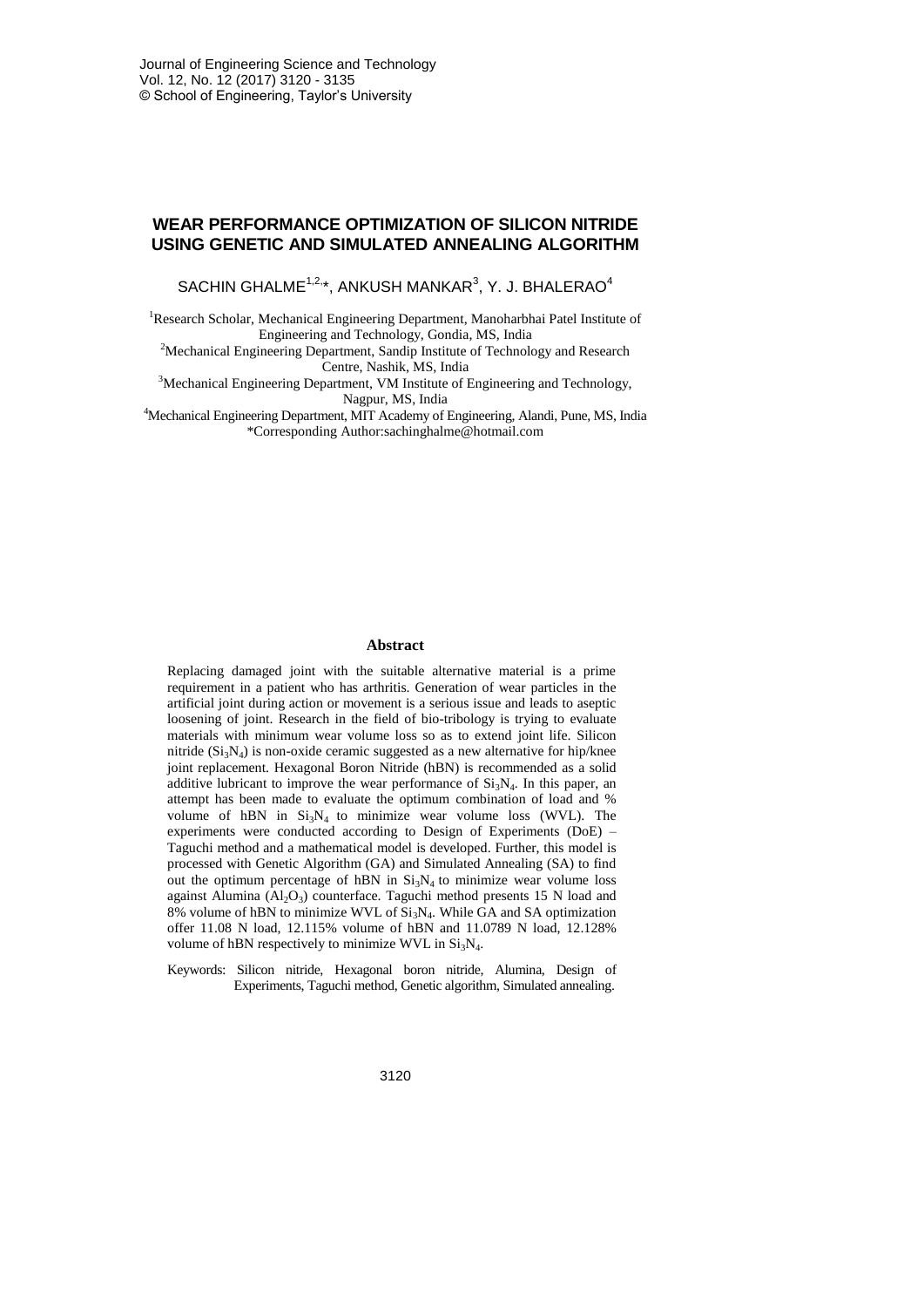| <b>Nomenclatures</b> |                                            |
|----------------------|--------------------------------------------|
|                      |                                            |
| k                    | Scaling factor                             |
| $X_i$                | Initial guess                              |
| $X_{i+1}$            | Next guess                                 |
| $\Delta f$           | Difference in function value               |
|                      |                                            |
| <b>Abbreviations</b> |                                            |
| <b>AISI</b>          | American Iron and Steel Institute          |
| <b>ANN</b>           | Artificial Neural Network                  |
| <b>ANOVA</b>         | Analysis of Variance                       |
| <b>ASTM</b>          | American Society for Testing and Materials |
| CoCr                 | Cobalt Chromium                            |
| DF                   | Degrees of Freedom                         |
| DoE                  | Design of Experiments                      |
| <b>EDS</b>           | Energy Dispersive X-ray Spectroscopy       |
| <b>GA</b>            | Genetic Algorithm                          |
| hBN                  | Hexagonal Boron Nitride                    |
| PoD                  | Pin on Disc Tribometer                     |
| <b>SA</b>            | Simulated Annealing                        |
| <b>SEM</b>           | <b>Scanning Electron Microscopy</b>        |
| S/N                  | $Signal - to - Noise Ratio, dB$            |
| <b>THR</b>           | <b>Total Hip Replacement</b>               |
| <b>THA</b>           | <b>Total Hip Arthroplasty</b>              |
| <b>UHMWPE</b>        | Ultra High Molecular Weight Polyethylene   |
| <b>WVL</b>           | Wear Volume loss, mm <sup>3</sup> /m       |

## **1. Introduction**

Biomaterials are applicable in the human body and hence need to be inert and mechanically stable enough to bear the load. These materials are used to develop parts and replace a body part or function of the body part in safe and reliable manner. It is estimated that every year approximately 1 million hip replacements and 250,000 knee replacements are carried out [1]. It is estimated that this number will double till 2025 as a result of ageing populations worldwide and growing demand for a higher quality of life [2, 3]. Biomaterials are expected to work satisfactorily in body environment, where the pH value of body fluid varies from 1 to 9. Friction, wear, and lubrication of artificial joints are an important consideration to optimize the performance of these human-made joints to improve its function and life. The first metal-on-metal (CoCr-CoCr) total hip replacement (THR) was unsatisfactory in terms of high friction forces and high rate of wear.

Titanium alloys and stainless steel are also frequently used in THR, but the main risk with metal alloy implants is the release of metal ions due to wear and creating a negative effect like aseptic loosening caused by adverse biological reactions due to wear products. Therefore metal-on-UHMWPE bearing became advantages or preferable to the metal-on-metal system. A lot of literature from hip simulator studies proved improvement in wear resistance of cross-linked UHMWPE [4, 5]. Since from last four decades, bio-inert alumina ceramic (aluminium oxide) have presented an attractive alternative for THR bearing surface in terms of improved wear resistance and extended joint life. In late  $18<sup>th</sup>$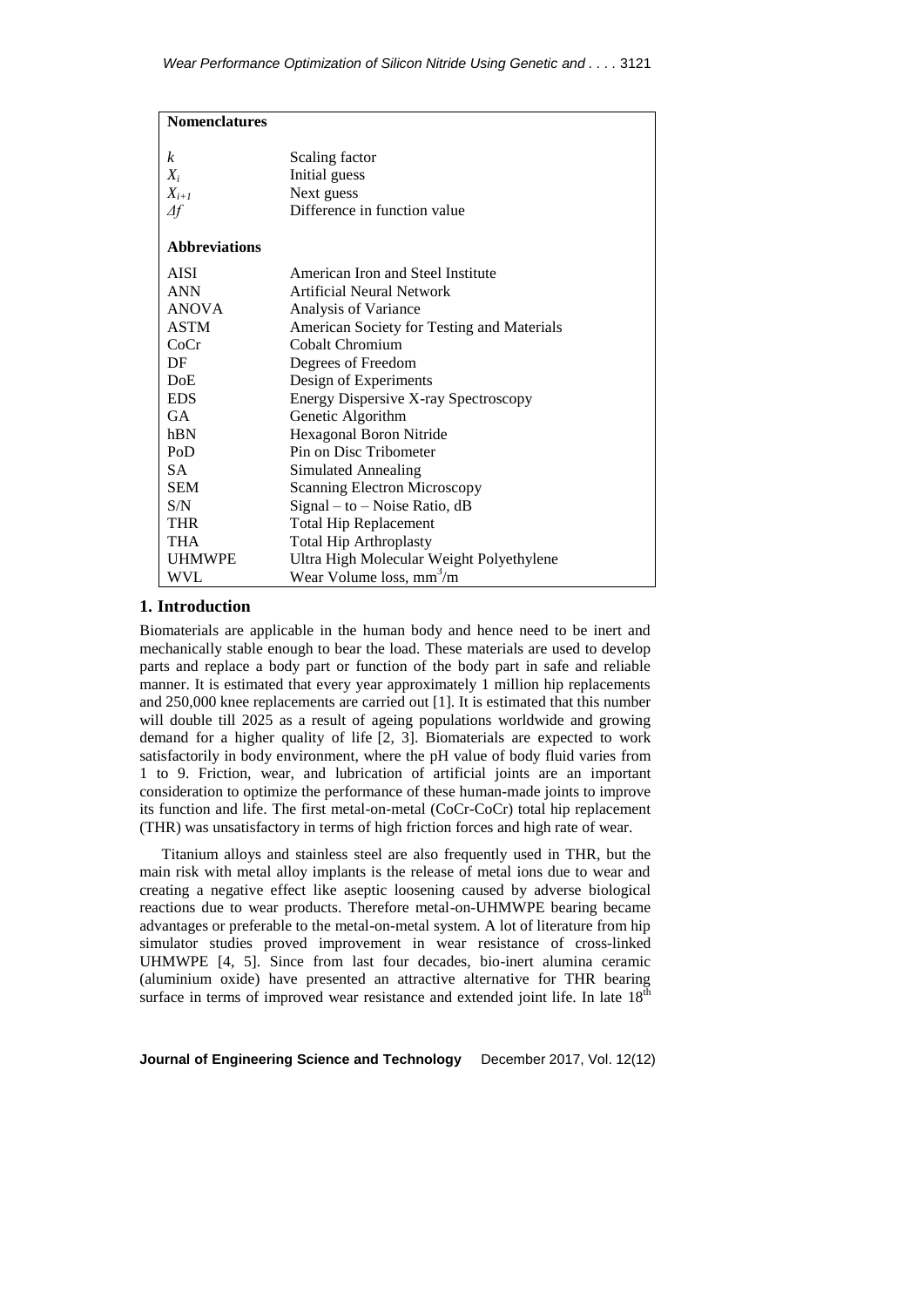century, the controlled implantation of bio-ceramic started in dental with the use of Plaster of Paris or gypsum for bone filling. Ceramic bearings were first introduced as an alternative to polyethylene (PE) bearings in THR about a decade after Sir John Charnley introduced the first durable THR with a metal-PE articulation. In 1965, the first  $Al_2O_3$  material dedicated for hip joint was patented, and pioneering application of bio-ceramic was replacing traditional metallic femoral heads of hip prostheses. The  $Al_2O_3$  and  $ZrO_2$  like oxide have a lengthy history in the field of hip and knee joint replacement providing a tougher bearing surface with low wear rate.

Initially, in the engineering field,  $Si<sub>3</sub>N<sub>4</sub>$  was proposed as a substitute for conventional materials in extreme operating conditions, due to its excellent chemical, and stability under a broad range of temperature, low density, and low friction [6]. Biocompatibility and material properties of  $Si<sub>3</sub>N<sub>4</sub>$  have made it attractive alternative in the biomedical field also [7]. Bearings made of ceramics have low wear properties that make them suitable for total hip arthroplasty (THA) and total knee arthroplasty (TKA). When compared to cobalt chrome (CoCr)-onpolyethylene (PE) articulations, ceramics offer drastic reductions in bearing wear rates. Alumina and zirconia ceramics are familiar with the orthopaedic field in total joints for several decades [8]. As the search for the ideal total joint bearing material continues, currently  $Si<sub>3</sub>N<sub>4</sub>$  is applicable in the biomedical field for various applications like bearing for spine disc surgery and prosthetic hip and knee joints also been developed with  $Si_3N_4$  [9, 10]. Bal and Rahaman [11] covered scientific rationale for the use of  $Si<sub>3</sub>N<sub>4</sub>$  in the orthopaedic application. Biomaterials with minimum WVL is need of orthopaedic field and research in this area trying to evaluate biomaterials with minimum WVL and consequently extending joint life.  $Si<sub>3</sub>N<sub>4</sub>$  shows excellent wear resistance and  $Si<sub>3</sub>N<sub>4</sub>$  bearing for arthroplasty applications are being investigated by Amedica Corporation (Salt Lake City, UT). Mode of failure in THR is related to the field of tribology i.e. wear of cup and head. Accumulation of wear at implant leads to aseptic loosening and failure of THR. Therefore it is desirable to reduce the generation of wear particle in the implant. Olofsson et al. [12] conducted sliding contact wear test using pin-on-disc tribometer with  $Si<sub>3</sub>N<sub>4</sub>$  and CoCr disc against  $Si<sub>3</sub>N<sub>4</sub>$  and  $Al<sub>2</sub>O<sub>3</sub>$ ball in the presence of Phosphate Buffered Saline (PBS) and bovine serum.  $Si<sub>3</sub>N<sub>4</sub>$ sliding against  $Si<sub>3</sub>N<sub>4</sub>$  showed the formation of tribofilm on  $Si<sub>3</sub>N<sub>4</sub>$  controlling friction and wear in both PBS and bovine serum comparable to other pairs. Low wear rate and biocompatibility of  $Si<sub>3</sub>N<sub>4</sub>$  suggested it as a good candidate for hip joint replacement.

Hexagonal boron nitride (hBN) is well known solid situ lubricating material with biocompatibility [13 - 15]. Incorporation of the solid lubricant in  $Si<sub>3</sub>N<sub>4</sub>$  can be considered to improve the tribological performance of  $Si<sub>3</sub>N<sub>4</sub>$ . Formation of an oxide of hydrated layers  $(H_3BO_3 \text{ and } BN(H_2O)_x)$  has a significant effect on the tribological performance of  $Si<sub>3</sub>N<sub>4</sub>$ - BN composites, reducing the wear coefficient. Carrapichano et al. [16] conducted sliding wear test on pin-on-disc tribometer for Si3N4-BN composite in a self-mated pair, with 10, 18 and 25% vol. of BN in Si3N4. They concluded that addition of Boron up to 10% improved tribological properties of  $Si_3N_4$  and further addition affect to mechanical properties of  $Si_3N_4$ . Chen et al. [17] investigated sliding wear behaviour of the  $Si<sub>3</sub>N<sub>4</sub>$ -hBN composite with 0, 5, 10, 20 and 30 volume % of hBN in  $Si<sub>3</sub>N<sub>4</sub>$  against  $Si<sub>3</sub>N<sub>4</sub>$  using pin-on-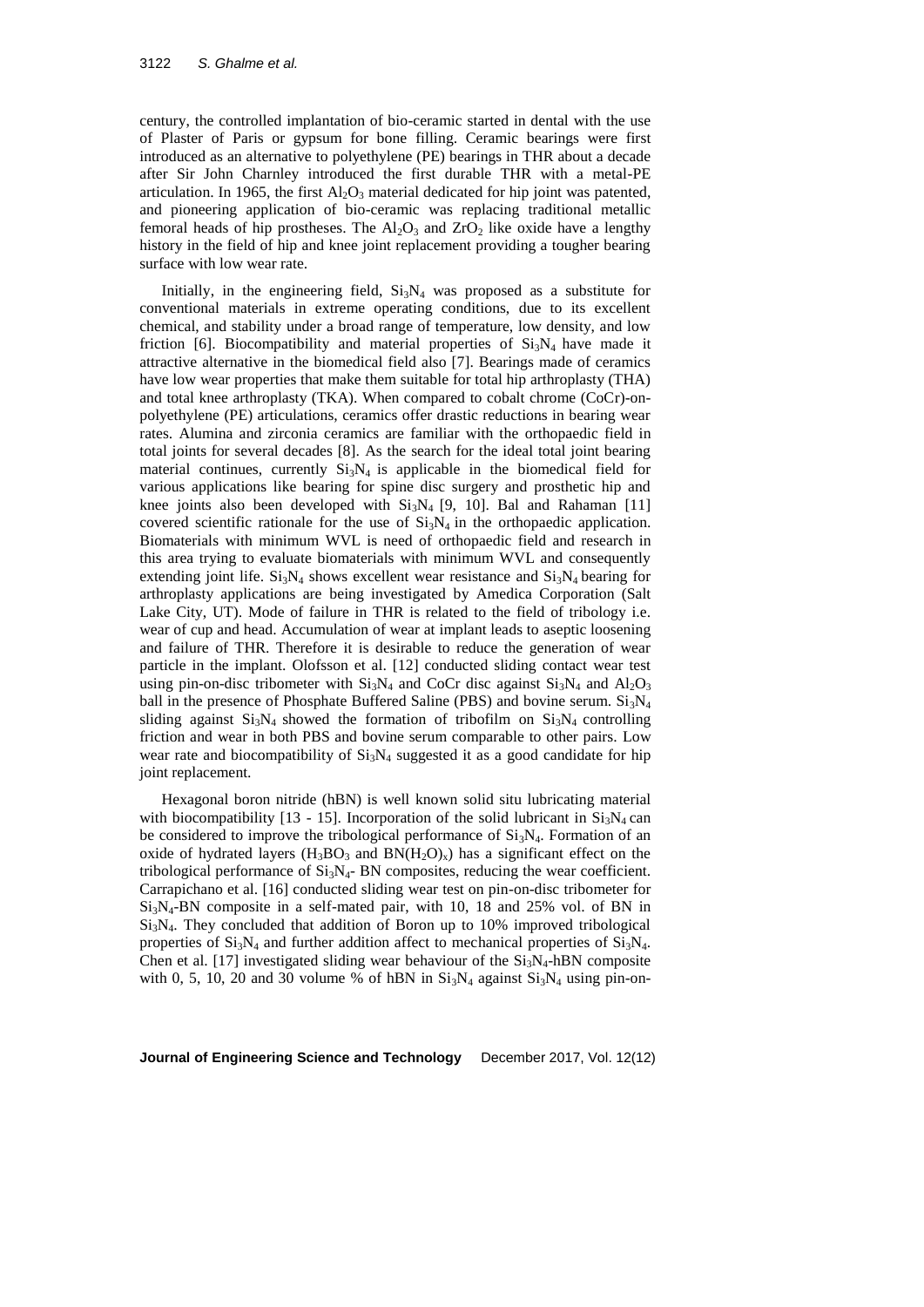disc (PoD) tribometer. They reported that friction coefficient reduces up to 0.19 for 20% Volume of hBN in  $Si<sub>3</sub>N<sub>4</sub>$ .

To evaluate the performance of any process or system, it needs experimentation. In the field of experimentation Design of Experiment (DoE) - Taguchi method is efficient to plan and analyze results of the experiment [18]. Ficici et al. [19] investigated the wear behaviour of boronised AISI 1040 steel effectively using DoE-Taguchi design method. Results proved a very good agreement between experimental and predicted results. Patnaik et al. [20] implemented DoE-Taguchi design technique to evaluate the tribo-performance of polyester hybrid composites. The result presented that glass-polyester composite without any filler suffers greater erosion loss than the hybrid composite with alumina filling. Lastly, the results were optimized using a genetic algorithm. Asilturk and Suleyman [21] optimized turning parameters in CNC turning using Taguchi method and response surface analysis, presented efficiency and effectiveness of Taguchi method in the field of optimization. Sharma et al. [22] utilized response surface methodology and genetic algorithm to optimize the machining parameters of wire electric discharge machining for minimizing overcut. N. Rajasekar et al. [23] formulated an optimization problem for parameter extraction of the fuel cell and this problem further solved with GA. The results presented that GA is capable of extracting parameters accurately with less computational steps. Soleimani et al. [24] proposed ANN model for prediction of permeation flux and fouling resistance in the treatment of oily wastewater and further applied GA for optimizing operating conditions in the separation of oil from industrial oily wastewater, which presented optimal operating parameters with minimal computation. Simulated annealing is a general heuristic and one of the most well advanced iterative techniques. It is widely used for solving optimization problems. G. Rambabu et al. [25] implemented RSM for developing a mathematical model for corrosion resistance of friction stir welding as a function in terms of welding parameters and this mathematical model optimized using simulated annealing algorithm to maximize the corrosion resistance.

Various researchers proposed different volume proportion of % volume of hBN in  $Si_3N_4$  to minimize wear volume loss in a self-mated pair without consideration of the effect of load. In this work, we implemented DoE-Taguchi method to plan and analyze results to find an optimum combination of load and volume proportion of % Volume of hBN in  $Si<sub>3</sub>N<sub>4</sub>$  to minimize wear loss against alumina. Taguchi method gives optimum combination of control factors at selected level only for required performance characteristic. Using experimental results mathematical model proposed for wear volume loss. In next step, this model is processed with Genetic Algorithm and Simulated Annealing to find the optimum combination of load and % volume of hBN for minimization of wear volume loss. The objective of this study was to investigate the interaction effect of load and % volume of hBN addition on volumetric wear loss of silicon nitride.

## **2. Experimentation**

#### **2.1. DoE-Taguchi method**

Taguchi method is a form of DoE developed by Genichi Taguchi used for designing experiments and to investigate how different parameters affect the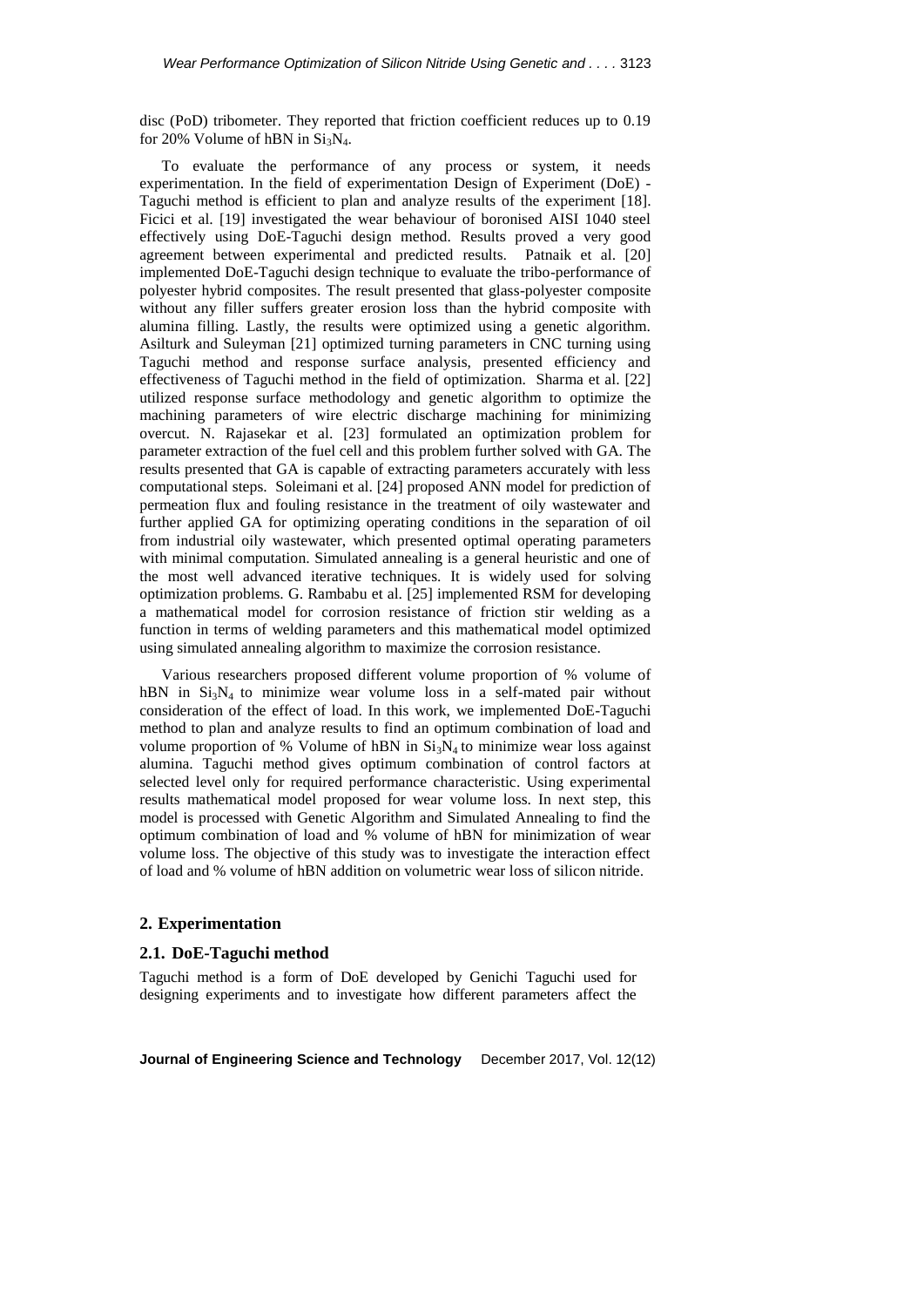mean and variance of a process performance characteristic. The experimental design known as orthogonal arrays proposed by Taguchi involves the use of the parameters affecting the process and the levels at which they should be varied. It allows for the collection of the necessary data to determine which factors most affect product quality with a minimum amount of experimentation, thus saving time and resources. Knowing the number of parameters and the number of levels, the proper orthogonal array can be selected. The parameters /factors and their corresponding levels were chosen for the experiment as shown in Table 1.

| Table 1. Designed experimental factors and levels. |         |                |         |         |         |
|----------------------------------------------------|---------|----------------|---------|---------|---------|
| <b>Factors</b>                                     | Level 1 | <b>Level 2</b> | Level 3 | Level 4 | Level 5 |
| Load(N)                                            |         |                | י       | 20      | 25      |
| $%$ Vol. of                                        |         |                |         | 16      |         |

|  |  | Table 1. Designed experimental factors and levels. |  |  |  |
|--|--|----------------------------------------------------|--|--|--|
|--|--|----------------------------------------------------|--|--|--|

Load and % volume of hBN are two factors selected at five levels as shown in Table 1, therefore  $L_{25}$  orthogonal array selected for conduction of experiment. The orthogonal array provides a set of well-planned experiment with the minimum number.

# **2.2.Preparation of samples**

**hBN**

 $Si<sub>3</sub>N<sub>4</sub>$ -hBN composites prepared with 4, 8, 12 and 16% volume of hBN mixed in  $Si<sub>3</sub>N<sub>4</sub>$ . The mixing of  $Si<sub>3</sub>N<sub>4</sub>$  and hBN is performed with a ball mill. The samples were prepared at uniaxial hot-pressing at 30 MPa,  $1600^{\circ}$ C and 60 min dwell time with an additive of polyvinyl alcohol into a pin of the dimensions of 10 mm diameter and 15 mm long. Figures 1 and 2 show the prepared samples and alumina disc used for wear testing.



**Fig. 1. Sintered Si3N4-hBN samples.**



**Fig. 2. Alumina wear disc.**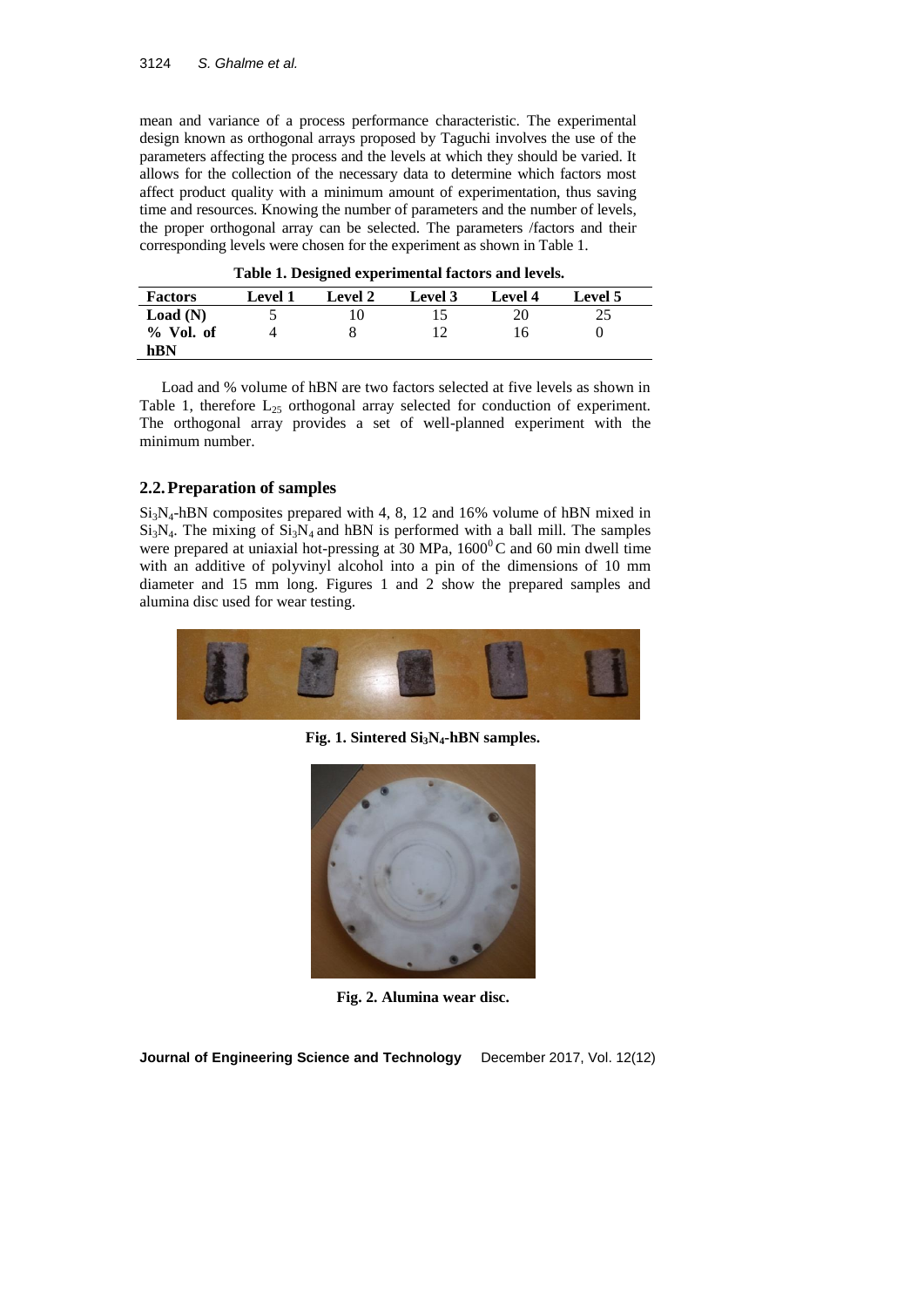Tables 2 and 3 show the density of sintered samples and properties of alumina disc respectively.

| Table 2. Density of sintered samples*. |             |                       |       |       |      |  |
|----------------------------------------|-------------|-----------------------|-------|-------|------|--|
| <b>Sample</b>                          | $1(4%$ Vol. | $2(8\% \text{ Vol.})$ | 3(12% | 4(16% | 5(0% |  |
|                                        | hBN         | hBN                   | Vol.  | Vol.  | Vol. |  |
|                                        |             |                       | hBN   | hBN   | hBN) |  |
| <b>Density</b>                         | 1.96        | 1.96                  | 1.93  | 1.84  | 2.04 |  |
| $(kg/m^3)\times 10^3$                  |             |                       |       |       |      |  |

\*Testing at Central Glass and Ceramic Research Institute, Kolkata, India

| Table 3. Typical properties of alumina disc. |        |                              |                                     |                                     |  |  |
|----------------------------------------------|--------|------------------------------|-------------------------------------|-------------------------------------|--|--|
| <b>Designation</b>                           | Purity | <b>Density</b><br>$(kg/m^3)$ | <b>Max Service</b><br>Temp. $(^0C)$ | Avg. Surface<br>roughness $(\mu m)$ |  |  |
| <b>Alumina</b><br>$(Al_2O_3)$                | 99.8%  | $3.90\times10^{3}$           | 1800                                | 1.791                               |  |  |

## **2.3.Experimental setup**

The wear tests were conducted on Ducom TRLE-PMH400 pin on disc tribometer having a maximum normal load capacity of 200 N. Tests were performed according to ASTM F732 standards [26]. During test composite used as pin specimen and alumina disc as counterface rotating at a speed of 200 rpm. The pin is stationary and sliding against alumina with applied load. Tests were conducted in a dry environment without lubricant and at atmospheric conditions.

#### **3. Results and Discussion**

#### **3.1. Signal–to-Noise (S/N) ratio analysis**

Experiments were performed on Pin-on-Disc tribometer with two input parameters and wear volume loss of a sample as output. Wear volume loss calculated for sliding distance covered by pin during 25 min duration and speed of disc 200 rpm at corresponding wear track diameter. Table 4 shows the average value of wear volume loss for all 25 experiments (each experiment conducted two times). The experimental results are further transformed into Signal-to-Noise (S/N) ratio. Taguchi's S/N ratios, which are logarithmic, the function of desired output and serves as an objective function for optimization. The standard S/N ratios used are: Smaller is Better (SB), Nominal is Better (NB), and Higher is Better (HB). The significance of controllable factor is investigated using S/N ratio approach. A smaller of wear volume loss is expected to extend joint life. Therefore in this study S/N ratio with Smaller the Better methodology was used for wear volume loss and calculated as follow:

$$
(S/N)_{SB} = -10\log_{10}\left((y_1^2 + y_2^2 + y_3^2 + \cdots)/n\right)
$$
 (1)

where  $y_1$ ,  $y_2$  and so on = Experimental results/observation and  $n =$  Number of experiments (*i ……… n*).

Irrespective of the category of the performance characteristic, the higher value of S/N ratio corresponds to a better performance [27]. The maximization of S/N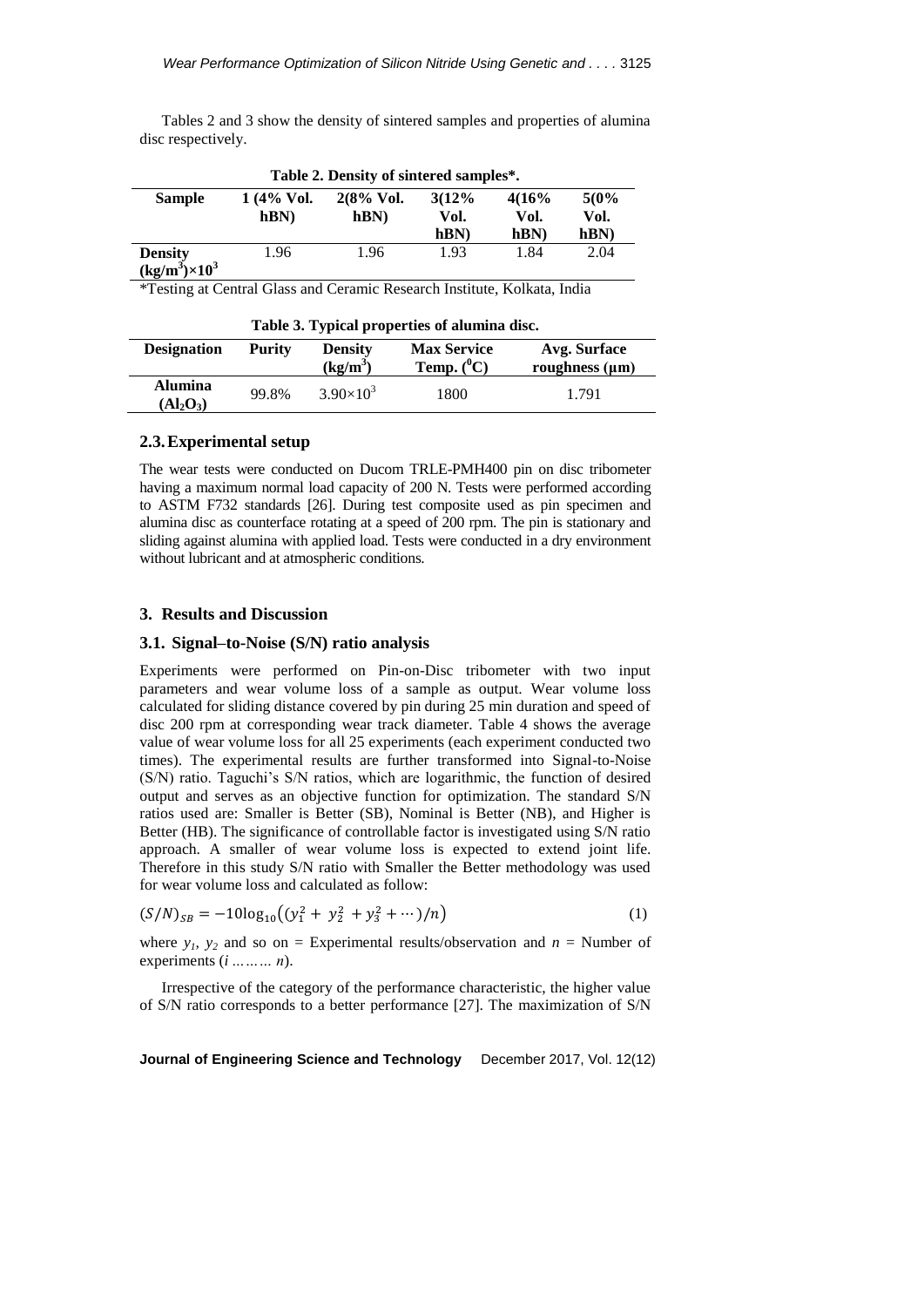ratio signifies maximization of the desired effect against noise factor. In this study minimization of wear volume loss is a desirable characteristic. Observation of response table of S/N ratio gives an optimal combination of input parameters for required output characteristic. From Table 4, expt. 12 offers an optimal combination of 15 N load and 8% volume of hBN for minimum wear volume loss of 0.0111 $\text{mm}^3/\text{m}$  with corresponding S/N ratio of 39.09355 dB.

| Expt.<br>No.   | Load<br>(N) | $\frac{0}{0}$<br><b>Volume</b><br>of hBN | Avg. WVL<br>$\text{(mm}^3\text{/m)}$ | <b>S/N</b> ratio<br>(dB) |
|----------------|-------------|------------------------------------------|--------------------------------------|--------------------------|
| $\mathbf{1}$   | 5           | 4                                        | 0.3022                               | 10.39411                 |
| $\overline{2}$ | 5           | 8                                        | 0.199                                | 14.02294                 |
| 3              | 5           | 12                                       | 0.2444                               | 12.23795                 |
| $\overline{4}$ | 5           | 16                                       | 0.0338                               | 29.43195                 |
| 5              | 5           | $\mathbf{0}$                             | 0.5055                               | 5.92626                  |
| 6              | 10          | 4                                        | 0.2007                               | 13.94992                 |
| 7              | 10          | 8                                        | 0.0156                               | 36.12638                 |
| 8              | 10          | 12                                       | 0.1438                               | 16.84664                 |
| 9              | 10          | 16                                       | 0.0205                               | 33.78614                 |
| 10             | 10          | $\overline{0}$                           | 1.0867                               | $-0.722194$              |
| 11             | 15          | 4                                        | 0.314                                | 10.06141                 |
| 12             | 15          | 8                                        | 0.0111                               | 39.09355                 |
| 13             | 15          | 12                                       | 0.1029                               | 19.75169                 |
| 14             | 15          | 16                                       | 0.0953                               | 20.41632                 |
| 15             | 15          | $\overline{0}$                           | 1.3473                               | $-2.58929$               |
| 16             | 20          | 4                                        | 0.2063                               | 13.71002                 |
| 17             | 20          | 8                                        | 0.5002                               | 6.01662                  |
| 18             | 20          | 12                                       | 2.2799                               | $-7.15832$               |
| 19             | 20          | 16                                       | 0.2035                               | 13.82872                 |
| 20             | 20          | $\mathbf{0}$                             | 0.3169                               | 9.98156                  |
| 21             | 25          | 4                                        | 0.5142                               | 5.77736                  |
| 22             | 25          | 8                                        | 2.11                                 | $-6.48565$               |
| 23             | 25          | 12                                       | 0.4144                               | 7.65161                  |
| 24             | 25          | 16                                       | 0.1551                               | 16.18777                 |
| 25             | 25          | $\overline{0}$                           | 4.1178                               | $-12.29331$              |

**Table 4. Results for wear volume loss (WVL) and S/N ratio.**

## **3.2.Response plot**

Interaction plot represents interaction effect of control factor on performance characteristic, showing the minimum value of WVL at the interaction of 15 N load and 8% volume of hBN in Fig. 3 and the maximum value of S/N ratio at same combination in Fig. 4 prepared with Minitab 17.

From interaction plot, for WVL and S/N ratio it is clear that WVL is affected by the interaction of load and % volume of hBN. Interaction plot in Fig. 3 also presents an optimal combination of 15 N load and 8% volume of hBN for minimum wear volume loss of  $0.0111$ mm<sup>3</sup>/m.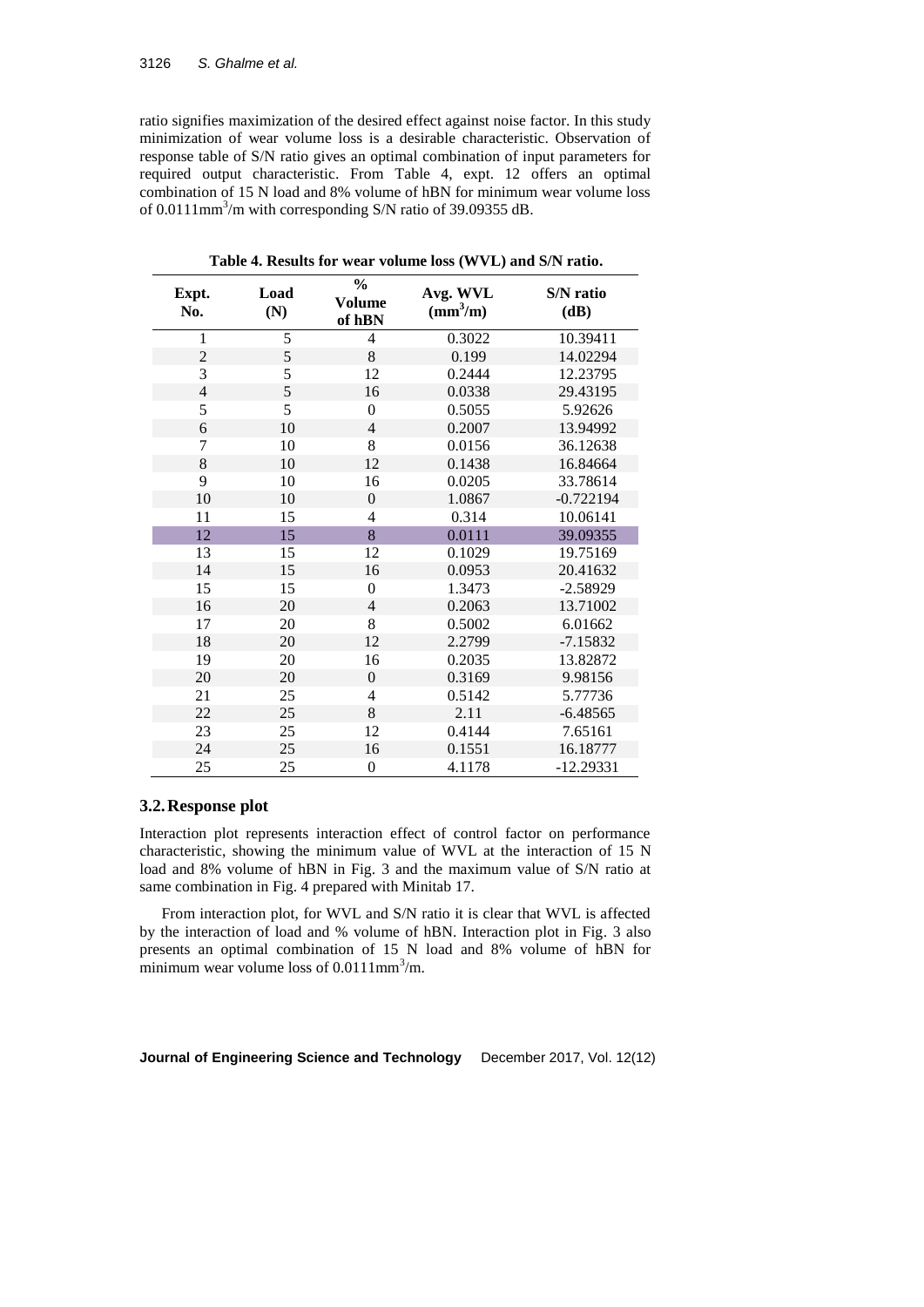

**Fig. 3. Interaction plot for wear volume loss (mm<sup>3</sup> /m).**



**Fig. 4. Interaction plot of S/N ratio for wear volume loss.**

## **Confirmation experiment**

The optimal combination of control factors has been presented in S/N ratio, response plot, and ANOVA analysis. The final step in any design of experiment approach is to predict and verify improvements in characteristic performance values through the use of the optimal combination level of control factors [20]. Table 5 shows experimental conditions and results for confirmation experiment; tests were conducted as per earlier conditions.

| Table 5. Experimental conditions and results. |         |               |                                                     |  |  |  |  |
|-----------------------------------------------|---------|---------------|-----------------------------------------------------|--|--|--|--|
| Expt. No.                                     | Load(N) | % Vol. of hBN | <b>Expt. Result-WVL</b><br>$\text{(mm}^3\text{/m)}$ |  |  |  |  |
|                                               | 50      |               | 4.01204                                             |  |  |  |  |
|                                               | 100     |               | 5.0456                                              |  |  |  |  |
|                                               | 150     |               | 5.0498                                              |  |  |  |  |
|                                               |         |               |                                                     |  |  |  |  |

**Table 5. Experimental conditions and results.**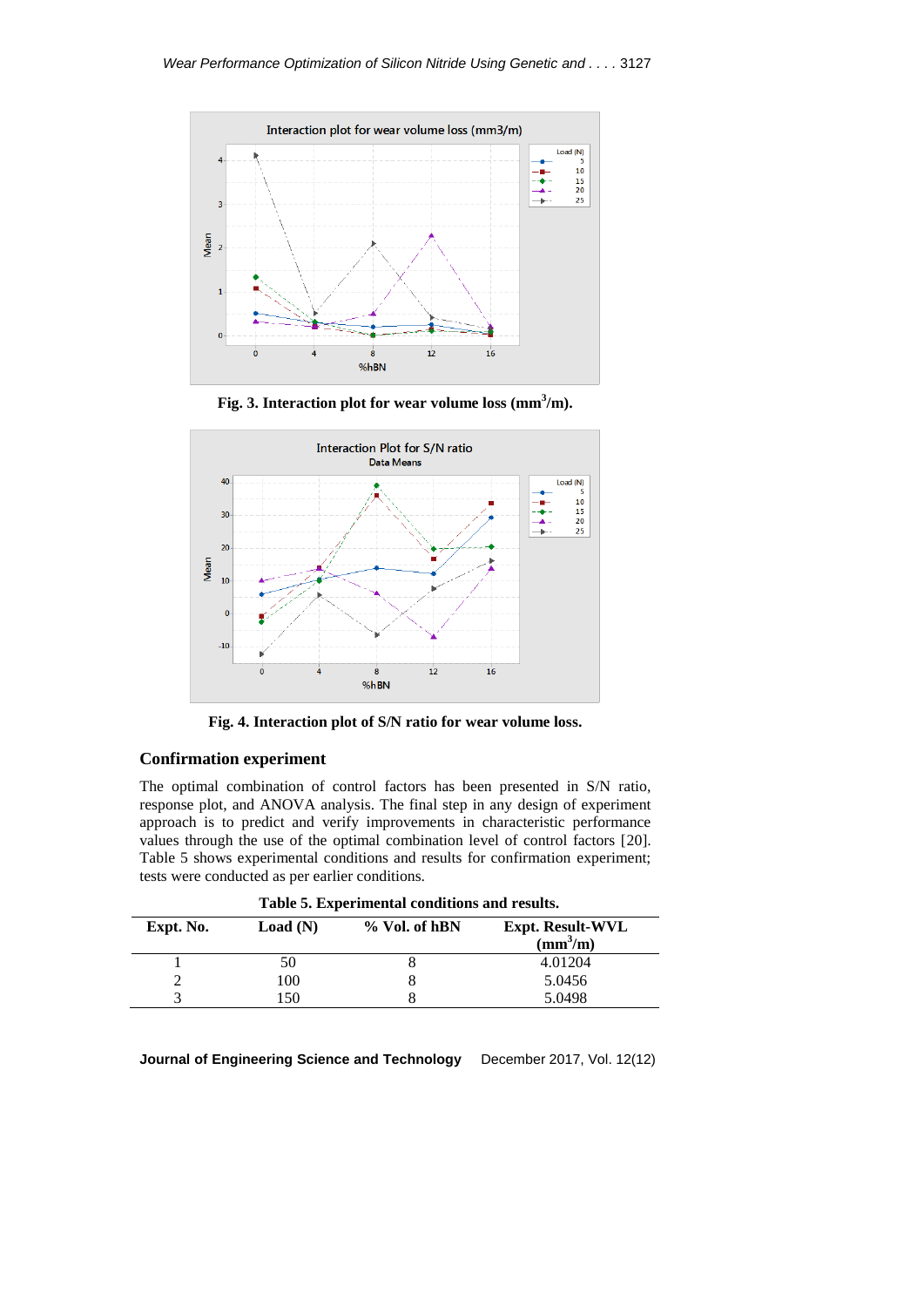Confirmation experiments were conducted for 8% volume of hBN sample for 50 N, 100 N, and 150 N load. The average value of WVL found to be  $4.70248$ mm<sup>3</sup>/m. It shows there is a slight increase in wear loss with an increase in load, indicating wear loss as a function of both parameters.

#### **3.3.Material characterization**

The microstructures of sintered specimens were observed after wear testing at 200rpm and a normal load of 15 N using SEM along with energy-dispersive Xray spectroscopy (EDS). In Fig. 5, a consequence of adhesive wear can be observed as there was a pulling material from the contact area of the composite material in the form of irregular cavities.

#### **3.4.Mathematical modeling**

A second order polynomial equation used to fit the experimental data using Minitab 17 statistical software. From the experimental data obtained from Taguchi orthogonal array experimentation the final equations obtained in terms of control factors for wear volume loss as follow:

*WVL*  $(mm^3/m) = 0.656 - 0.049 \times load (N) - 0.062*% Volume of hBN + 0.00484 \times$ 

$$
load(N) \times load(N) + 0.00479 \times \% Volume\ of\ hBN \times \% \ Volume\ of
$$

$$
hBN - 0.00501 \times load (N) \times \% Volume of hBN
$$
 (2)

Analysis of Variance (ANOVA) is a statistical technique that subdivides the total variation in a set of data parts associated with the specific source of variation for the purpose of testing hypotheses on the parameters of the model. Table 6 shows ANOVA for model performed at 90% of confidence level.

From ANOVA Table, the model P-Value is 0.042 which is less than 0.05, presenting model is significant. Variance Inflation Factor (VIF)  $=1$ , stating that the predictors are correlated, and there is no multicollinearity.

| <b>Source</b>                                             | D  | Seq            | Contrib | Adj            | Adj            | F-    | $P-$  |
|-----------------------------------------------------------|----|----------------|---------|----------------|----------------|-------|-------|
|                                                           | F  | SS             | ution   | <b>SS</b>      | MS             | Value | Value |
| Model                                                     | 5  | 9.333          | 43.24%  | 9.333          | 1.866          | 2.89  | 0.042 |
| Linear                                                    | 2  | 6.892          | 31.93%  | 6.892          | 3.446          | 5.34  | 0.014 |
| Load(N)                                                   | 1  | 3.972          | 18.40%  | 3.972          | 3.972          | 6.16  | 0.023 |
| % Vol. of hBN                                             | 1  | 2.920          | 13.53%  | 2.920          | 2.920          | 4.53  | 0.047 |
| Square                                                    | 2  | 1.438          | 6.66%   | 1.438          | 0.719          | 1.12  | 0.348 |
| Load $(N) \times$ Load                                    | 1  | 1.026          | 4.76%   | 1.026          | 1.026          | 1.59  | 0.222 |
| (N)                                                       |    |                |         |                |                |       |       |
| % Vol. of hBN $\times$                                    | 1  | 0.41           | 1.91%   | 0.411          | 0.411          | 0.64  | 0.434 |
| % Vol. of hBN                                             |    |                |         |                |                |       |       |
| $2-Way$                                                   | 1  | 1.002          | 4.64%   | 1.002          | 1.002          | 1.55  | 0.228 |
| Interaction                                               |    | $\overline{4}$ |         | $\overline{4}$ | $\overline{4}$ |       |       |
| Load (N) $\times\%$                                       | 1  | 1.002          | 4.64%   | 1.002          | 1.002          | 1.55  | 0.228 |
| Vol. of hBN                                               |    |                |         |                |                |       |       |
| Error                                                     | 19 | 12.25          | 56.76%  | 12.25          | 0.644          |       |       |
| Total                                                     | 24 | 21.58          | 100%    |                |                |       |       |
| $S = 0.803083$ , <b>R</b> -sq=43.24%, VIF (all factors)=1 |    |                |         |                |                |       |       |

**Table 6. Analysis of Variance (ANOVA).**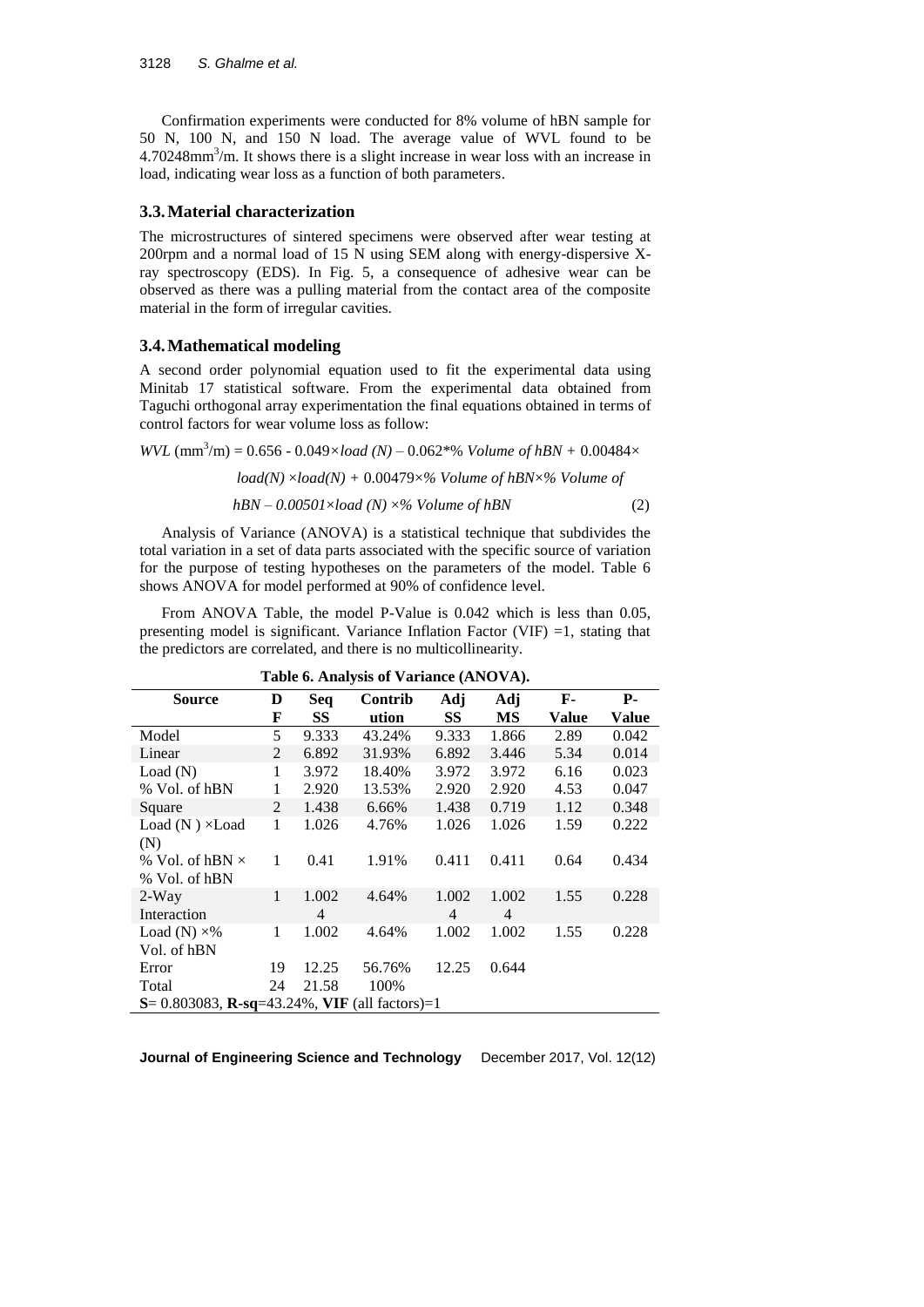

**Fig. 5. SEM image and EDS of sintered pin sample 1 to 5.**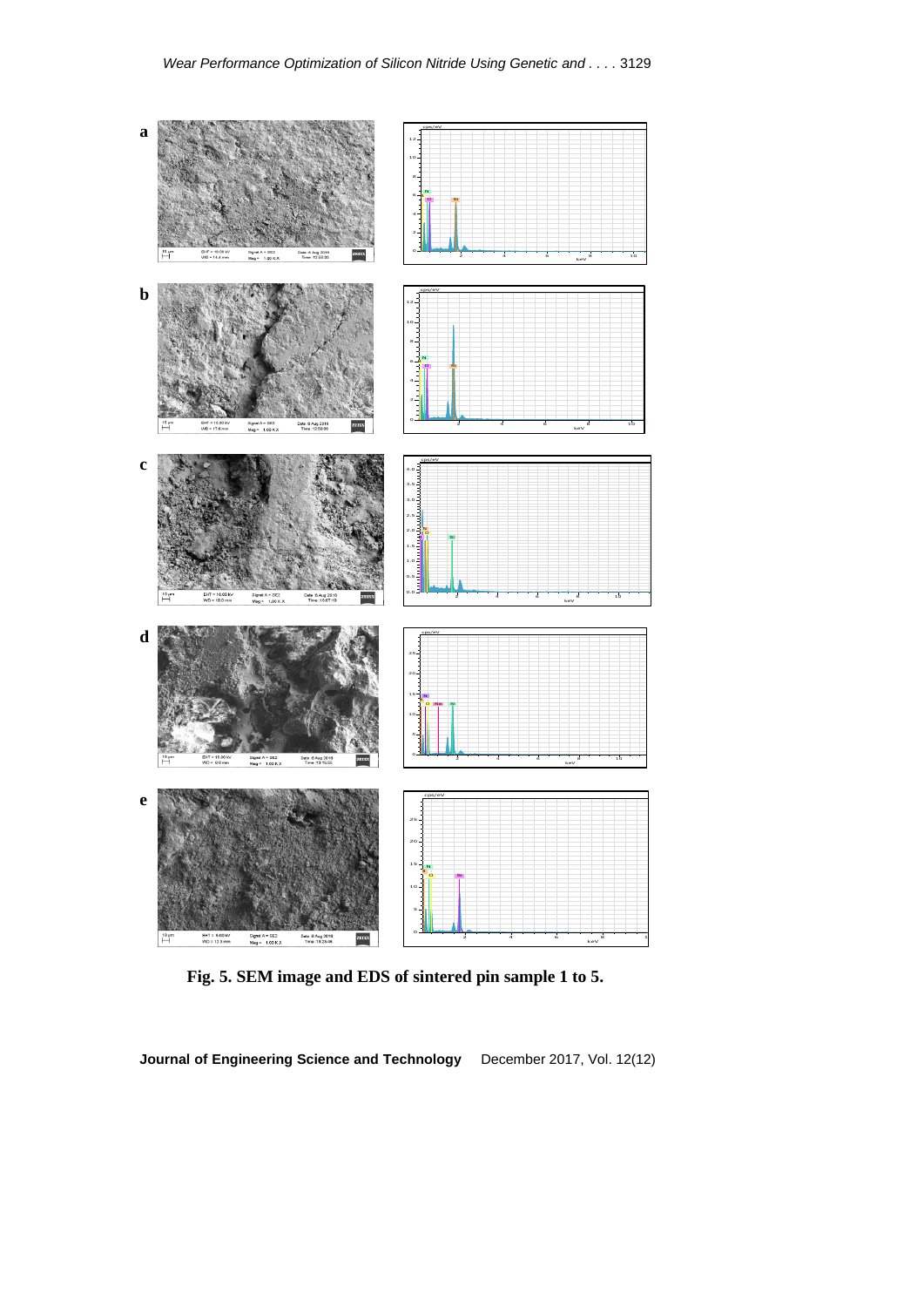## **4. Optimization**

## **4.1. Genetic algorithm (GA)**

The genetic algorithms (GAs) are numerical optimization technique based on natural selection mechanism, used for solving both constrained and unconstrained optimization problems that are based on natural selection, the process that drives biological evolution. GA follows Darwin's principle of 'survival of the fittest.' GA use biologically inspired techniques such as genetic inheritance, natural selection, mutation, and recombination or crossover [28]. The genetic algorithm repeatedly modifies a set population for individual solutions. At each step, the genetic algorithm selects individuals at random from the current population state to be work as parents and uses them to produce the modified children for the next generation. Over successive generations, the population "moves" toward an optimal solution.

The genetic algorithm uses three main types of rules at each step to create the next generation from the current population:

- i. Selection rules: select the individuals, called parents that contribute or go for reproduction to the population to the next generation.
- ii. Crossover rules: combine two parents and exchange of genetic material to form children for the next generation.
- iii. Mutation rules: apply random changes or modification of chromosomes to individual parents to form children.

The equation number 2 is further processed with a genetic algorithm to find out optimum value of variables load and & % volume of hBN to minimize wear volume loss of composite. The GA algorithm is simulated with MATLAB. The upper and lower bound of control factors are given in Eqs. (3) and (4).

$$
5 \le Load(N) \le 25 \tag{3}
$$

$$
0 \leq \% \text{ volume of hBN} \leq 16 \tag{4}
$$

For GA simulation selected initial population size of 60. GA is simulated, and results of the optimum value of the individual factor are shown in Table 7 with best fitness plot in Fig. 6. The value of fitness function goes on decreasing with increase in a number of iteration or generation as illustrated in Fig. 6. Further, it observes to be constant.

**Table 7. Optimum factor value and objective function value.**

| Load(N) | $%$ Vol. of<br>hBN | Objective function value- $WVL(mm^3/m)$ |
|---------|--------------------|-----------------------------------------|
| 11.08   | 12.115             | 0.00898                                 |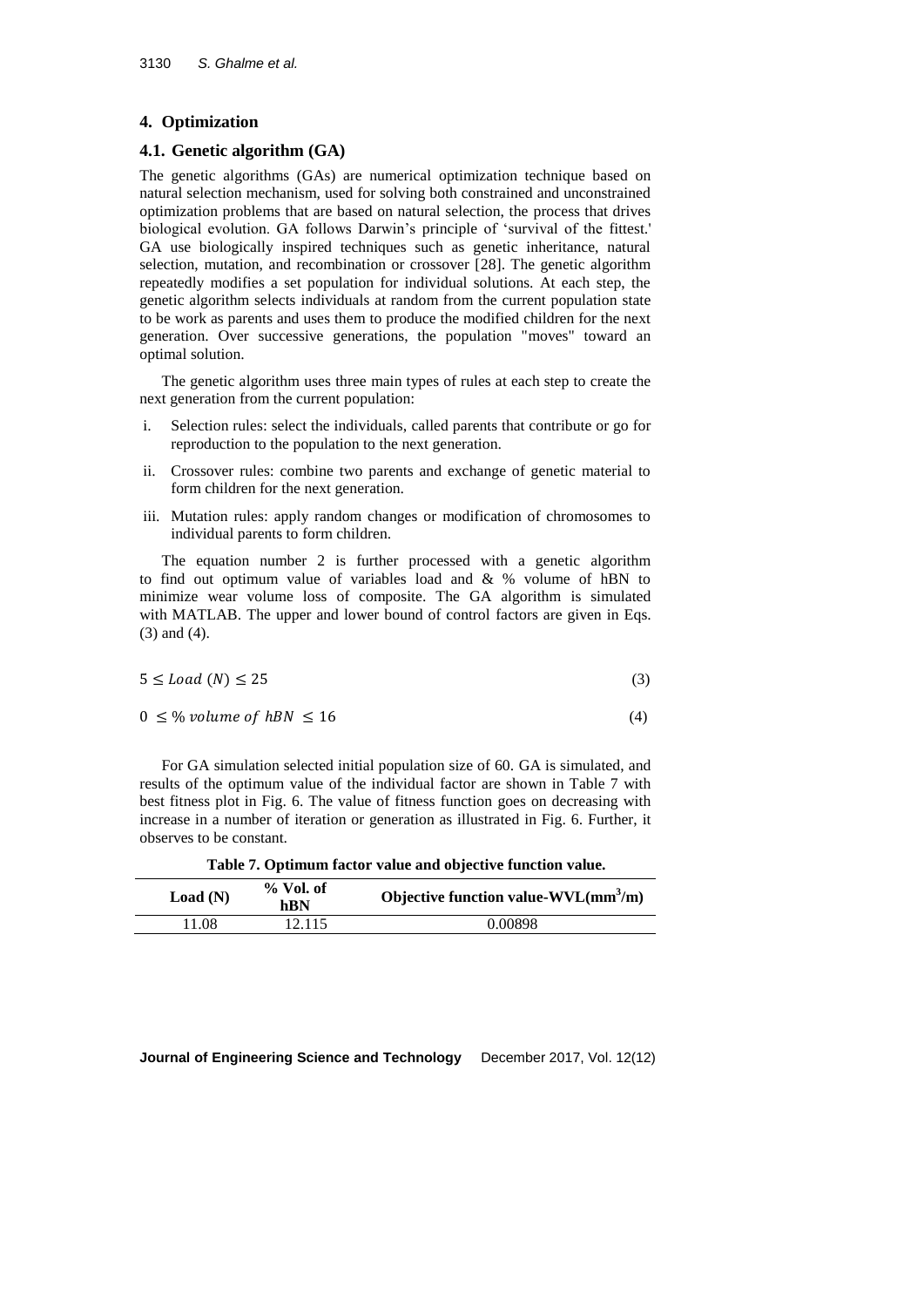

**Fig. 6. Best fitness plot.**

# **4.2.Simulated Annealing (SA)**

Simulated annealing (SA), name and inspiration come from the annealing process in metallurgy, a technique involving heating and controlled cooling of the material to increase the size of its crystal and reduce their defects. Simulated annealing is a method for finding a good (not necessarily perfect) solution to an optimization problem. If you're in a situation where you want to maximize or minimize something, your problem can likely be tackled with simulated annealing. The first use or idea of SA derived from a paper by Metropolis et al. [29] in 1953. If you heat a solid past melting point and then cool it, the structural properties of the solid depend on the rate of cooling. If the liquid is cooled slowly enough, large crystals will be formed. However, if the liquid is cooled quickly (quenched), the crystals will contain imperfections. Metropolis's algorithm simulated the material as a system of particles. The algorithm simulates the cooling process by gradually lowering the temperature of the system until it converges to a steady, frozen state.

The algorithm for SA as follows [30, 31]:

- 1. Start with an initial guess (*Xi*) and high temperature.
- 2. Generate a new design point  $(X_{i+1})$  in the vicinity of current point randomly and find the difference in function values.

 $\Delta E = \Delta f = f_{i+1} - f_i = f(X_{i+1}) - f(X_i)$ 

If *Δf* is negative accept the *Xi+1* as the next design point.

- 3. If *Δf* is positive, accept the *Xi+1* as the next design point only with a probability  $e^{-\Delta E}/kT$ . Otherwise reject the point  $X_{i+1}$ , where k is a scaling factor, called Boltzmann's constant.
- 4. When the  $X_{i+1}$  is rejected, then repeat the steps 2 and 3. To simulate the attainment of thermal equilibrium at every temperature, a predetermined number (*n*) of new points  $X_{i+1}$  are tested for any specific value of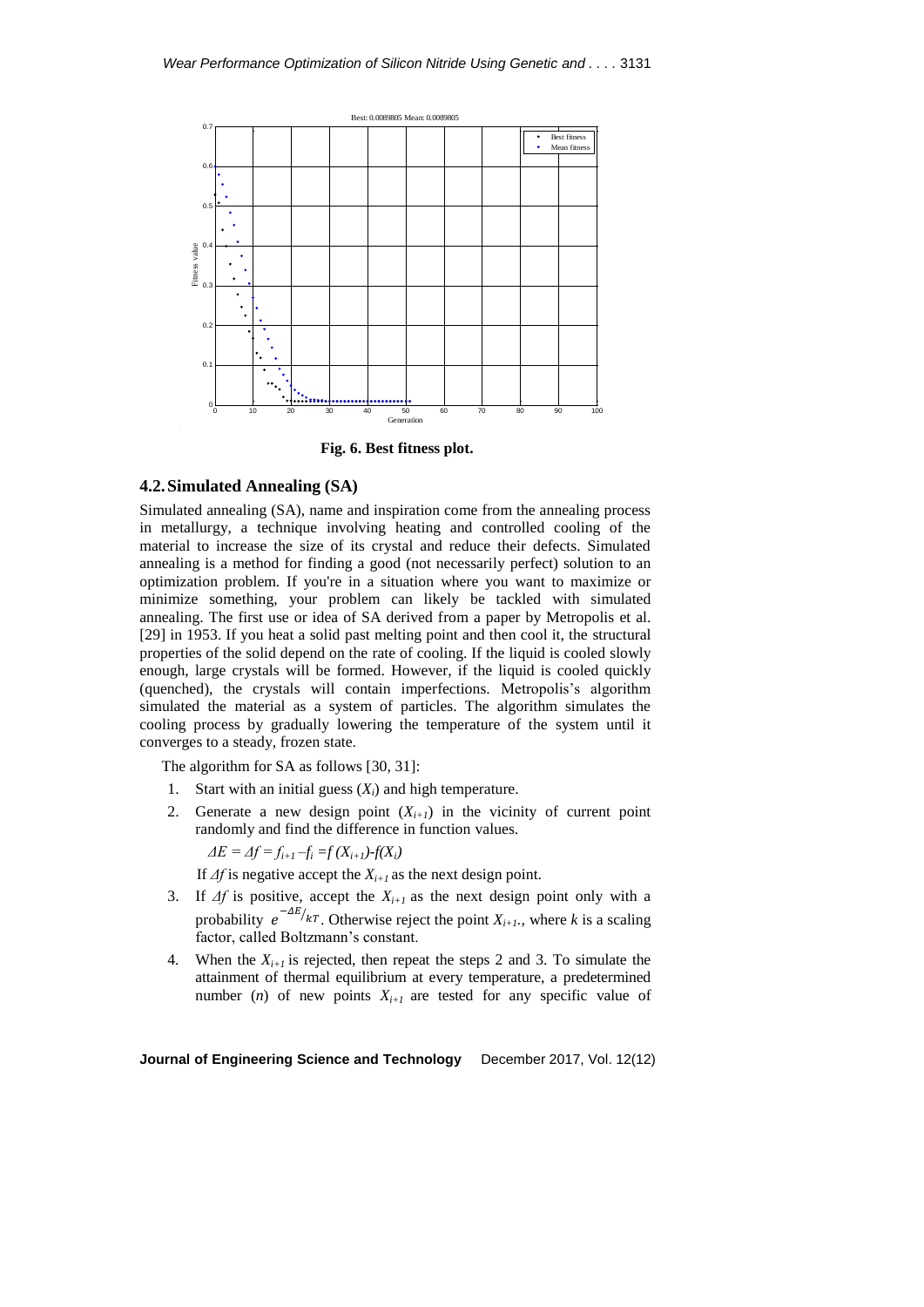temperature *T*. If 'Metropolis equilibrium' is reached go to step 5, else go to step 2.

5. If the current value of *T* is sufficiently small or even when the change in the function values ( $\Delta f$ ) are to be sufficiently small, the solution has converged.

Using this algorithm code developed and simulated with MATLAB for equation 2, objective function wear volume loss to be minimized. The upper and lower bound of control factors are given in equation 3 and 4. Results of the optimum value of the individual factor are shown in Table 8 with best fitness plot illustrated in Fig. 7.

Table 9 shows optimum values for load and % volume of hBN obtained by Taguchi analysis, GA optimization and SA optimization for minimization of wear volume loss in  $Si<sub>3</sub>N<sub>4</sub>$  against alumina counterface.

| Load(N) | $%$ Vol. of<br>hBN | Objective function value- $WVL(mm^3/m)$ |
|---------|--------------------|-----------------------------------------|
| 11.079  | 12.128             | 0.00898                                 |

**Table 8. Optimum factor value and objective function value.**

| Table 9. Optimum parameters and corresponding WVL. |                         |                        |                        |  |  |  |  |
|----------------------------------------------------|-------------------------|------------------------|------------------------|--|--|--|--|
| <b>Parameter</b>                                   | <b>Taguchi Analysis</b> | <b>GA Optimization</b> | <b>SA Optimization</b> |  |  |  |  |
| Load(N)                                            | 15                      | 12.115                 | 12.128                 |  |  |  |  |
| % Vol. of hBN                                      | 8                       | 11.08                  | 11.079                 |  |  |  |  |
| $WVL$ (mm <sup>3</sup> /m)                         | 0.0111                  | 0.00898                | 0.00898                |  |  |  |  |



**Fig. 7. Best fitness plot.**

# **5. Conclusions**

Experiments were conducted using DoE-Taguchi method at five levels of load and % volume of hBN in  $Si<sub>3</sub>N<sub>4</sub>$ . The objective function was to minimize wear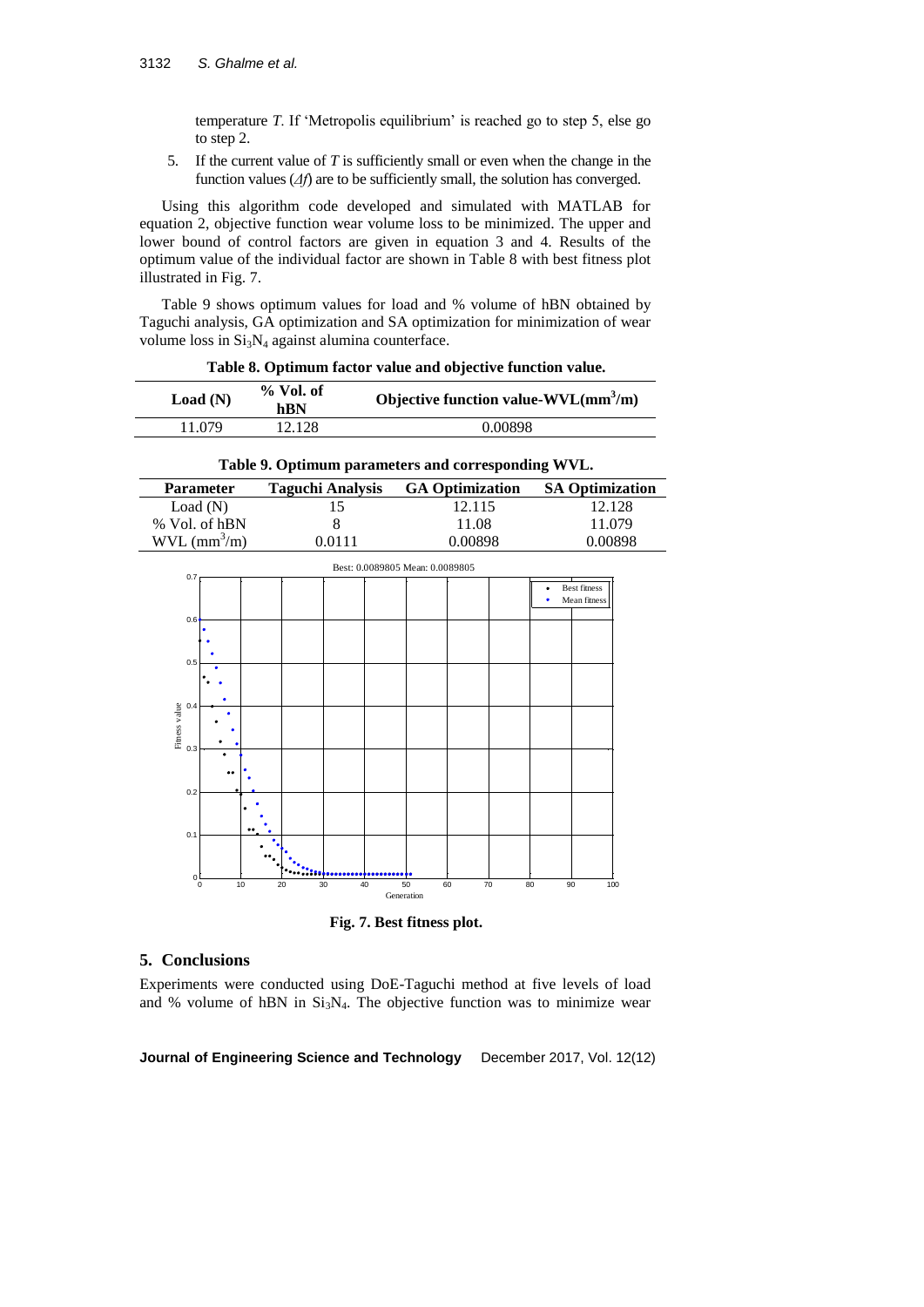volume loss and find interaction effect on wear loss. All three methods present different combination of load and % volume of hBN in  $Si<sub>3</sub>N<sub>4</sub>$ , to minimize wear volume loss, which signifies that wear volume loss is a function of both control factors. From the results, the following is concluded:

- The result of GA and SA optimization is very close to each other, so this may be considered as a suitable combination of load and % volume of hBN to minimize wear volume loss in  $Si_3N_4$ -hBN composite against alumina counterface. It proves effectiveness and applicability of GA and SA in the field of modeling and optimization**.**
- Silicon nitride- hexagonal boron nitride composite against alumina is proposed combination for hip/knee joint replacement. Minimizing wear volume loss in this pair is a prime requirement. From Table 9 it is clear that wear volume loss is a function of load and % volume of hBN. So for minimizing wear loss of silicon nitride, selecting the optimum proportion of hBN in  $Si<sub>3</sub>N<sub>4</sub>$  corresponding load value must be considered.

#### **Acknowledgment**

The authors are grateful to the Board of College and University Development of Savitribai Phule Pune University, Pune for providing financial support during the course of this investigation.

## **References**

- 1. Sculco, T.P. (1995). The economic impact of infected joint arthroplasty. *Orthopaedic,* 18(9), 871-873.
- 2. Rakhorst, G.; and Ploeg, R.J. (2008). *Biomaterials in modern medicine: The groningen perspective.* World Scientific Publishing Company.
- 3. Kurtz, S.; Ong, K.; Lau, E.; Mowat, F.; and Halpern, M. (2007). Projections of primary and revision hip and knee arthroplasty in the United States from 2005 to 2030. *Journal of Bone and Joint Surgery - Series A*, 89(4),780-785.
- 4. McKellop, H.; Shen, F.W.; Lu, B.; Cambell, P.; and Salovey, R. (1999). Development of an extremely wear –resistant ultra-high molecular weight polyethylene for total hip replacement. *Journal of Orthopaedic Research*, 17(2), 157-67.
- 5. Muratoglu, O.K.; Bragdon, C.R.; O'Connor, D.O.; Jasty, M.; Harris, W.H.; Gul, R.; and McGary, F. (1999). Unified wear model for highly crosslinked ultra-high molecular weight polyethylene (UHMWPE). *Biomaterials*, 20(16), 1463-70.
- 6. Dill, J.F. (1996). Hybrid bearing technology for advanced turbomachinery: rolling contact fatigue testing. *Journal of Engineering for Gas Turbines and Power,* 118(1), 173-178.
- 7. Howlett, C.R.; McCartney, E.; and Ching, W. (1989). The effect of silicon nitride ceramic on rabbit skeletal cells and tissue. An in vitro and in vivo investigation. *Clinical Orthopaedisc and Related Research*, 224,293-304.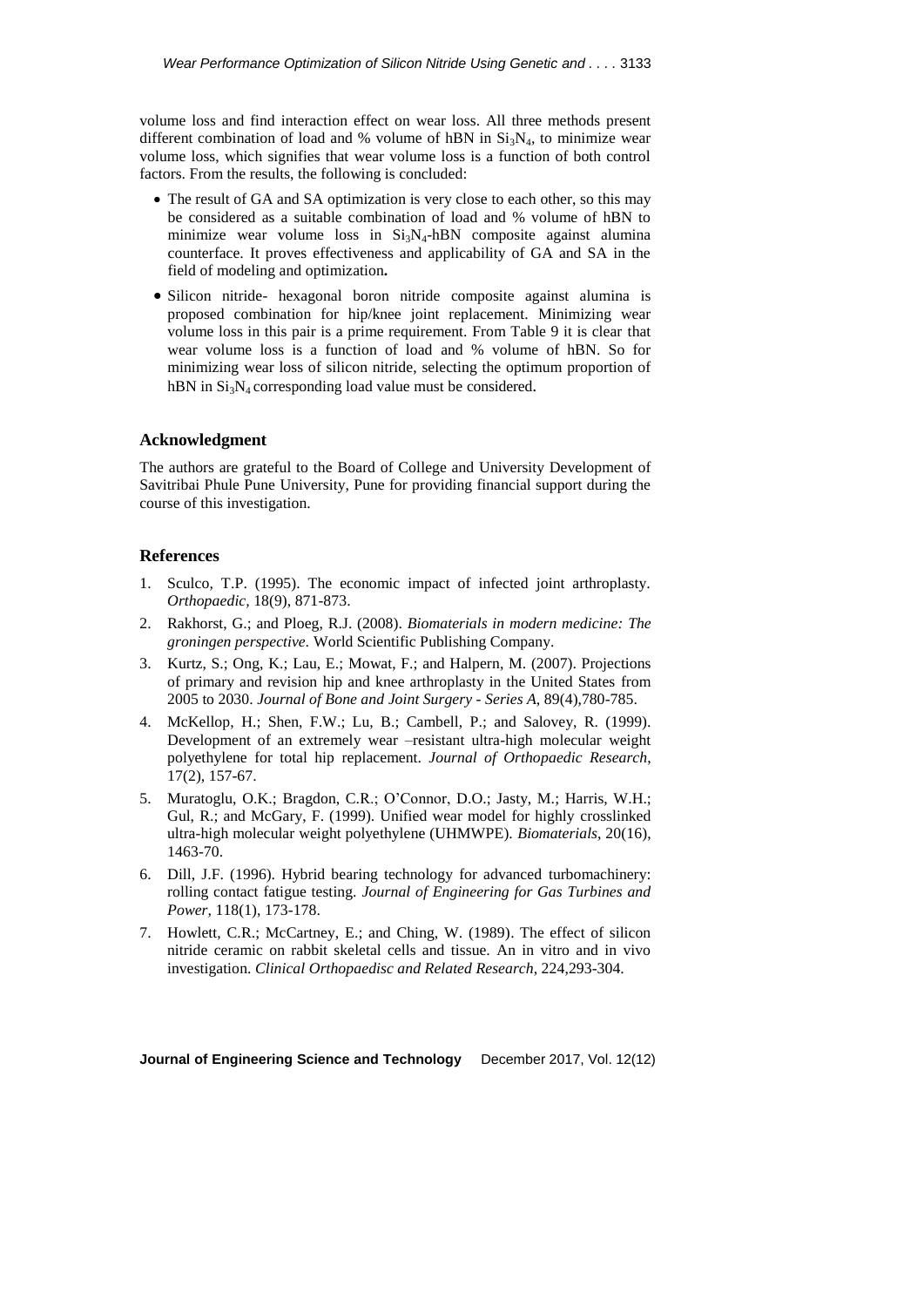- 8. Bal, B.S.; Garino, J.; Rises, M.; and Rahaman, M.N. (2007). A review of ceramic biomaterials in total joint arthroplasty. *Hip International,* 17(1), 21-30.
- 9. Neumann, A.; Unkle, C.; Werry, C.; Herborn, C.U.; Maier, H.R.; Ragoss, C.; and Jahnke, K. (2006). Prototype of silicon nitride ceramic based miniplate osteofixation system for midface. *Otolaryngology- Head and Neck Surgery,* 134(6), 923-30.
- 10. Bal, B.S.; Khandekar, A.; Lakshmi Narayan, R.; Clarke, I.; Hoffman, A.A.; and Rahaman, M.N. (2008 Nov.). Testing of silicon nitride ceramic bearing for total hip arthroplasty. *Journal of Biomedical Materials Research B*, 87(2), 447-54.
- 11. Bal, B.S.; and Rahaman, M.N. (2012). Orthopedic applications of silicon nitride ceramic. *Acta Biomaterialia*, 8(8), 2889-98.
- 12. Olofsson, J.; Grehk, T.M.; Berlind, T.; Persson, C.; Jacobson, S.; and Engqvist, H. (2012). Evaluation of silicon nitride as a wear resistant and resorbable alternative for total joint replacement. *Biomatter*, 2(2), 1-9.
- 13. Gangopadhyay, A.; Jahanmir, S.; and Peterson, M.B. (1997). *Self-lubricating ceramic matrix composites, in S. Jahanmir (Ed.): Friction and Wear of Ceramic.* Marcel Dekker, New York, pp.163-197.
- 14. Saito, T.; Imada, Y.; and Honda, F. (1999). Chemical influence on wear of Si3N<sup>4</sup> and hBN in water. *Wear*, 236(1-2), 153-158.
- 15. Faiz, U.S.; Glavatskih, S.; and Oleg, N. Antzutkin (2013). Boron in Tribology: from borates to ionic liquids. *Tribology Letters*, 51(3), 281-301.
- 16. Carrapichano, J.M.; Gomes, J.R.; and Silva, R.F. (2002). Tribological behaviour of Si3N4-BN ceramic material for dry sliding applications. *Wear*, 253(9-10), 1070-1076.
- 17. Chen, W.; Gao, Y.; Wang, Y.; and Qiang Li, H. (2010). Tribological behaviour of  $Si_3N_4$ -hBN ceramic materials without lubrication under different test modes. *Tribology Transactions*, 53(6), 787-798.
- 18. Jiju Antony (2008). *Design of Experiment*. Elsevier Ltd., 1st Edition.
- 19. Ficici, F.; Kapsiz, M.; and Durat, M. (2011). Application of Taguchi design method to study wear behavior of boronized AISI 1040 steel. *International Journal of the Physical Science*, 6(2),237-243.
- 20. Patnaik, A.; Satapathy, A.; Mahapatra, S.S.; and Dash, R.R. (2009). Triboperformance of polyester hybrid composite: damage assessment and parameter optimization using Taguchi design. *Materials and Design*, 30(1), 57-67.
- 21. Asilturk, I.; and Suleyman, N. (2010). Multi-response optimization of CNC turning parameters via Taguchi method- based response surface analysis. *Measurement*, 45(4), 785-794.
- 22. Sharma, N.; Khanna, R.; and Rahul Dev, G. (2015). WEDM process variables investigation for HSLA by response surface methodology and genetic algorithm. *Engineering Science and Technology, an International Journal,* 18(2), 171-177.